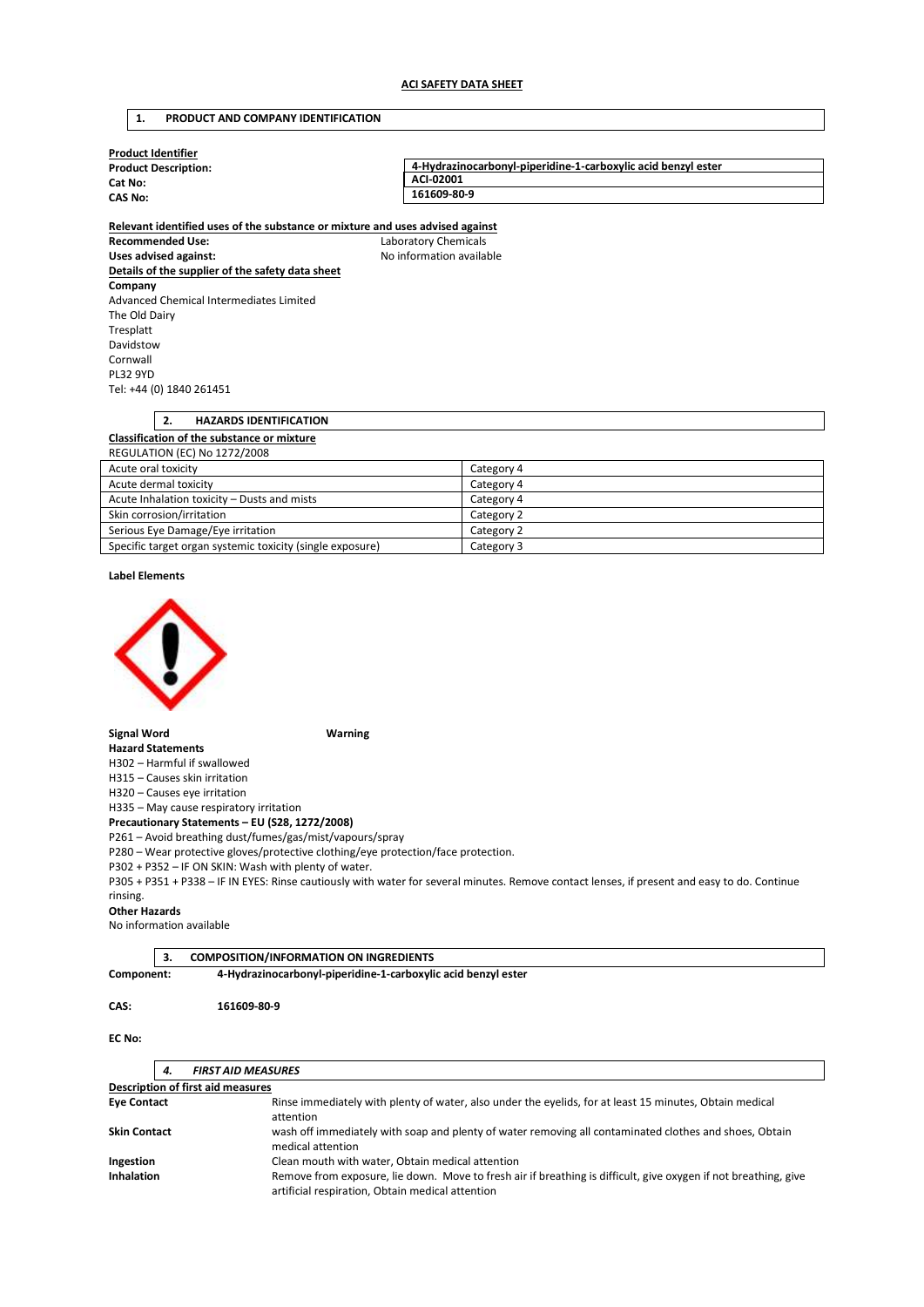## **5. FIRE-FIGHTING MEASURES**

## **Extinguishing media**

**Suitable Extinguishing Media**  Water spray Carbon dioxide (CO2) Dry chemical foam

**Extinguishing media which must not be used for safety reasons** 

No information available

**Special hazards arising from the substance or mixture** 

Thermal decomposition can lead to release of irritating gases and vapours

## **Advice for fire-fighters**

As in any fire, wear self-contained breathing apparatus pressure-demand, MSHA/NIOSH (approved or equivalent) and full protective gear.

| <b>ACCIDENTAL RELEASE MEASURES</b><br>6.                                      |                                                                                                                                             |
|-------------------------------------------------------------------------------|---------------------------------------------------------------------------------------------------------------------------------------------|
| Personal precautions, protective equipment and emergency procedures           |                                                                                                                                             |
| Ensure adequate ventilation                                                   |                                                                                                                                             |
| <b>Environmental precautions</b>                                              |                                                                                                                                             |
| Prevent further leakage or spillage if safe to do so                          |                                                                                                                                             |
| Methods and material for containment and cleaning up                          |                                                                                                                                             |
|                                                                               | Sweep up or spillage and collect in suitable container for disposal. Use suitable absorbent if required. Do not let this chemical enter the |
| environment                                                                   |                                                                                                                                             |
| <b>HANDLING AND STORAGE</b><br>7.                                             |                                                                                                                                             |
|                                                                               |                                                                                                                                             |
| <b>Precautions for Safe Handling</b>                                          | Avoid contact with skin and eyes. Do not breath dust. Do not breath vapours or spray mist. Do not ingest                                    |
| Conditions for Safe Storage, including and incompatibilities                  |                                                                                                                                             |
| Keep in a dry, cool and well-ventilated place. Keep container tightly closed. |                                                                                                                                             |
| <b>EXPOSURE CONTROLS/PERSONAL PROTECTION</b><br>8.                            |                                                                                                                                             |
|                                                                               |                                                                                                                                             |
| <b>Control Parameters</b><br><b>Exposure limits</b>                           |                                                                                                                                             |
| Derived No Effect Level (DNEL)                                                | Not applicable<br>No information available                                                                                                  |
| <b>Predicted No Effect Concentration</b>                                      | No information available                                                                                                                    |
| (PNEC)                                                                        |                                                                                                                                             |
|                                                                               |                                                                                                                                             |
| <b>Exposure Controls</b>                                                      |                                                                                                                                             |
| <b>Engineering Measures</b>                                                   | Ensure adequate ventilation, especially in confined areas. Ensure that eyewash stations                                                     |
|                                                                               | and safety showers are close to workstation location.                                                                                       |
| <b>Personal Protective Equipment</b>                                          |                                                                                                                                             |
| Eye protection<br>1.                                                          | Goggles                                                                                                                                     |
| <b>Hand protection</b><br>2.                                                  | Protective gloves                                                                                                                           |
| Skin and body protection<br>3.                                                | Wear appropriate protective gloves and clothing to prevent skin exposure                                                                    |
| <b>Respiratory protection</b><br>4.                                           | Follow the OSHA respirator regulations found in 29 CFR 1910.134 OR European Standard                                                        |
|                                                                               | EN 149. Use a NIOSH/MSHA or European Standard EN 149 approved respirator                                                                    |
|                                                                               | if exposure limits are exceeded or if irritation or other symptoms are experienced.                                                         |
| <b>Hygiene Measures</b>                                                       | Handle in accordance with good industrial hygiene practice                                                                                  |
| <b>Environmental Exposure Controls</b>                                        | No information available                                                                                                                    |
|                                                                               |                                                                                                                                             |

## **9. PHYSICAL AND CHEMICAL PROPERTIES**

| <b>Physical State</b>      | Solid        |
|----------------------------|--------------|
| Appearance                 | <b>Beige</b> |
| <b>Boiling Point/Range</b> |              |
| <b>Melting Point/Range</b> |              |
| <b>Flash Point</b>         |              |
| <b>Molecular Formula</b>   | C14H19N3O3   |
| <b>Molecular Weight</b>    | 277.33       |
|                            |              |

## **10. STABILITY AND REACTIVITY**

**Reactivity Chemical Stability**  Stable under normal conditions **Possibility of Hazardous Reactions**  Hazardous Polymerization and the Society of the No information available<br>Hazardous Reactions available No information available No information available **Conditions to Avoid**  Incompatible products. Heat. **Incompatible Materials**  Acids, bases, strong oxidizing agents, strong reducing agents, **Hazardous Decomposition Products**  In combustion emits toxic fumes.